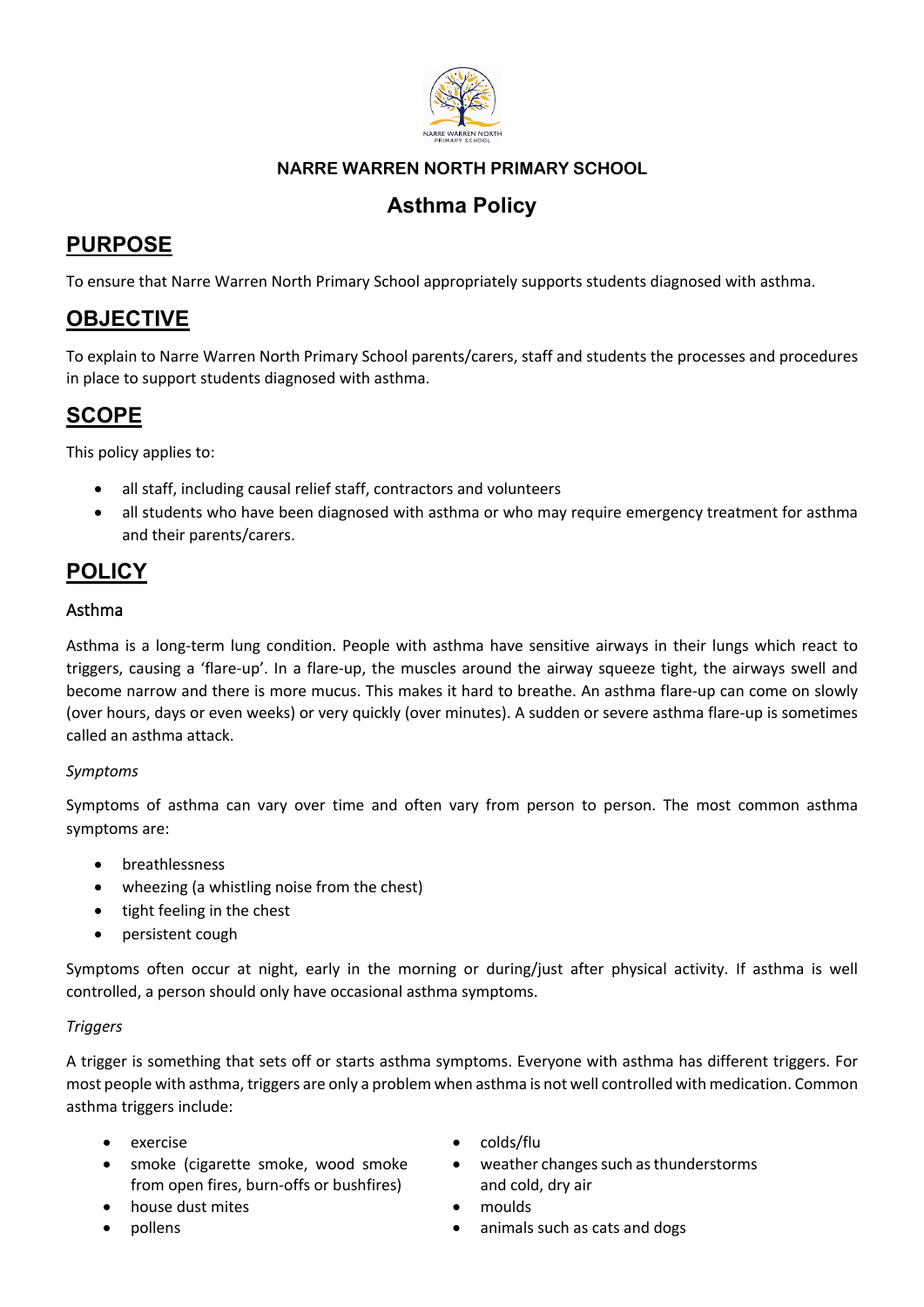- chemicals such as household cleaning products
- 
- deodorants (including perfumes, aftershaves, hair spray and aerosol deodorant sprays)
- food chemicals/additives certain medications (including aspirin and anti-inflammatories)
- laughter or emotions, such as stress

#### Asthma management

If a student diagnosed with asthma enrols at Narre Warren North Primary School:

- 1. Parents/carers must provide the school with an Asthma Action Plan which has been completed by the student's medical practitioner. The plan must outline:
	- the prescribed medication taken by the student and when it is to be administered, for example as a pre-medication to exercise or on a regular basis
	- emergency contact details
	- the contact details of the student's medical practitioner
	- the student's known triggers
	- the emergency procedures to be taken in the event of an asthma flare-up or attack.
- 2. Parents/carers should also provide a photo of the student to be included as part of the student's Asthma Action Plan.
- 3. Narre Warren North Primary School will keep all Asthma Action Plans:
	- With students' medication.
	- In the Asthma folder.
	- In student files.
- 4. If a student diagnosed with asthma is going to attend a school camp or excursion, Narre Warren North Primary School parents/carers are required to provide any updated medical information.
- 5. If a student's asthma condition or treatment requirements change, parent/carers must notify the school and provide an updated Asthma Action Plan.
- 6. School staff will work with parents/carers to review Asthma Action Plans once a year.

#### Student Asthma kit

All students diagnosed with Asthma are required to have a student Asthma kit at school which contains:

- their own prescribed reliever medication labelled with the student's name
- their spacer and / or mask (if they use one)
- Parents will be required to monitor their child's Asthma kit and make sure it is in date and in clean working order.

Student Asthma kits will be stored with them, in their classroom or in their own school bag.

In the event that the student attends OSHC (Out of Schools Hours Care) they will also be required to provide OSHC with a copy of their Asthma Plan along with a second Asthma Ventolin to be kept and stored onsite.

#### Asthma emergency response plan

If a student is:

- having an asthma attack
- difficulty breathing for an unknown cause, even if they are not known to have asthma

School staff will endeavour to follow the Asthma First Aid procedures outlined in the table below. School staff may contact Triple Zero "000" at any time.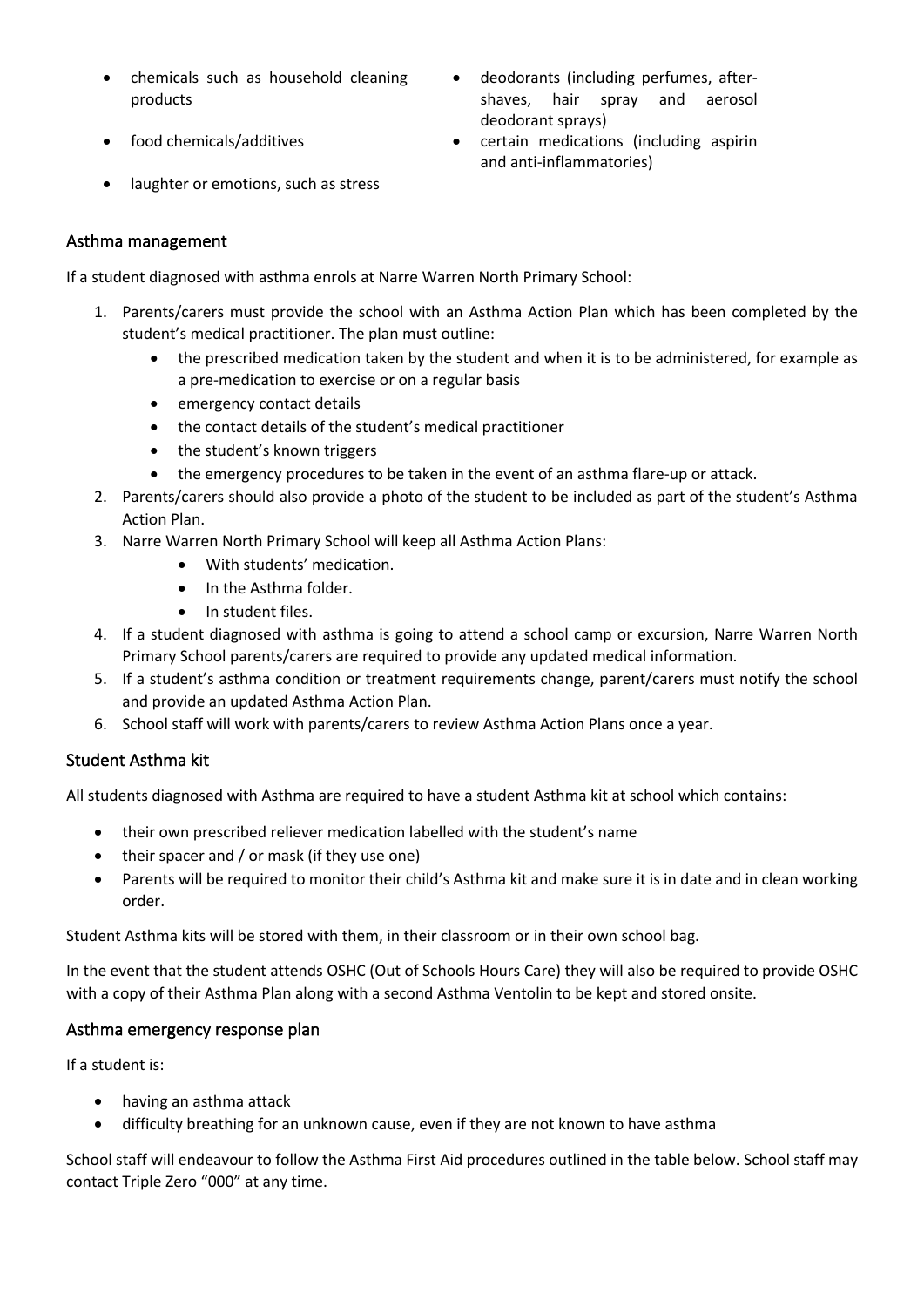| <b>Step</b> | <b>Action</b>                                                                                           |  |  |  |  |  |
|-------------|---------------------------------------------------------------------------------------------------------|--|--|--|--|--|
| 1.          | Sit the person upright                                                                                  |  |  |  |  |  |
|             | Be calm and reassuring                                                                                  |  |  |  |  |  |
|             | Do not leave them alone                                                                                 |  |  |  |  |  |
|             | Seek assistance from another staff member or reliable student to locate the student's reliever, the     |  |  |  |  |  |
|             | Asthma Emergency Kit and the student's Asthma Action Plan (if available).                               |  |  |  |  |  |
|             | If the student's action plan is not immediately available, use the Asthma First Aid as described in     |  |  |  |  |  |
|             | Steps 2 to 5.                                                                                           |  |  |  |  |  |
| 2.          | Give 4 separate puffs of blue or blue/grey reliever puffer:                                             |  |  |  |  |  |
|             | Shake the puffer                                                                                        |  |  |  |  |  |
|             | Use a spacer if you have one                                                                            |  |  |  |  |  |
|             | Put 1 puff into the spacer                                                                              |  |  |  |  |  |
|             | Take 4 breaths from the spacer                                                                          |  |  |  |  |  |
|             | Remember - Shake, 1 puff, 4 breaths                                                                     |  |  |  |  |  |
| 3.          | Wait 4 minutes                                                                                          |  |  |  |  |  |
|             | If there is no improvement, give 4 more separate puffs of blue/grey reliever as above                   |  |  |  |  |  |
|             | (or give 1 more dose of Bricanyl or Symbiocort inhaler)                                                 |  |  |  |  |  |
| 4.          | If there is still no improvement call Triple Zero "000" and ask for an ambulance.                       |  |  |  |  |  |
|             | Tell the operator the student is having an asthma attack                                                |  |  |  |  |  |
|             | Keep giving 4 separate puffs every 4 minutes until emergency assistance arrives                         |  |  |  |  |  |
|             | (or 1 dose of Bricanyl or Symbicort every 4 minutes - up to 3 doses of Symbicort)                       |  |  |  |  |  |
| 5.          | If asthma is relieved after administering Asthma First Aid, stop the treatment and observe the student. |  |  |  |  |  |
|             | Notify the student's emergency contact person and record the incident.                                  |  |  |  |  |  |

Staff will call Triple Zero "000" immediately if:

- the person is not breathing
- if the person's asthma suddenly becomes worse or is not improving
- if the person is having an asthma attack and a reliever is not available
- if they are not sure if it is asthma
- if the person is known to have anaphylaxis

#### Training for staff

Narre Warren North Primary will arrange the following asthma management training for staff:

| <b>Staff</b>                               | <b>Completed by</b>                                                                                                                                                                                                           | Course                                                                                                                                                                              | Provider                                                                     | Cost                                                     | <b>Valid for</b> |
|--------------------------------------------|-------------------------------------------------------------------------------------------------------------------------------------------------------------------------------------------------------------------------------|-------------------------------------------------------------------------------------------------------------------------------------------------------------------------------------|------------------------------------------------------------------------------|----------------------------------------------------------|------------------|
| Group 1<br>General<br><b>Staff</b>         | All School staff                                                                                                                                                                                                              | Asthma first aid<br>management for education<br>staff (non-accredited)<br>One hour online training.                                                                                 | Asthma<br>Australia                                                          | Free to all<br>schools                                   | 3 years          |
| Group 2<br><b>Specific</b><br><b>Staff</b> | Staff working with high risk<br>children with a history of<br>severe asthma, or with direct<br>student wellbeing<br>responsibility, (including<br>nurses, PE/sport teachers, first<br>aid and school staff attending<br>camp) | Course in Management of<br>Asthma Risks and<br>Emergencies in the<br>Workplace 22282VIC<br>(accredited)<br>OR.<br>Course in Emergency Asthma<br>Management 10392NAT<br>(accredited) | Any RTO that<br>this<br>has<br>in<br>course<br>their<br>scope<br>of practice | Paid by<br>Narre<br>Warren<br>North<br>Primary<br>School | 3 years          |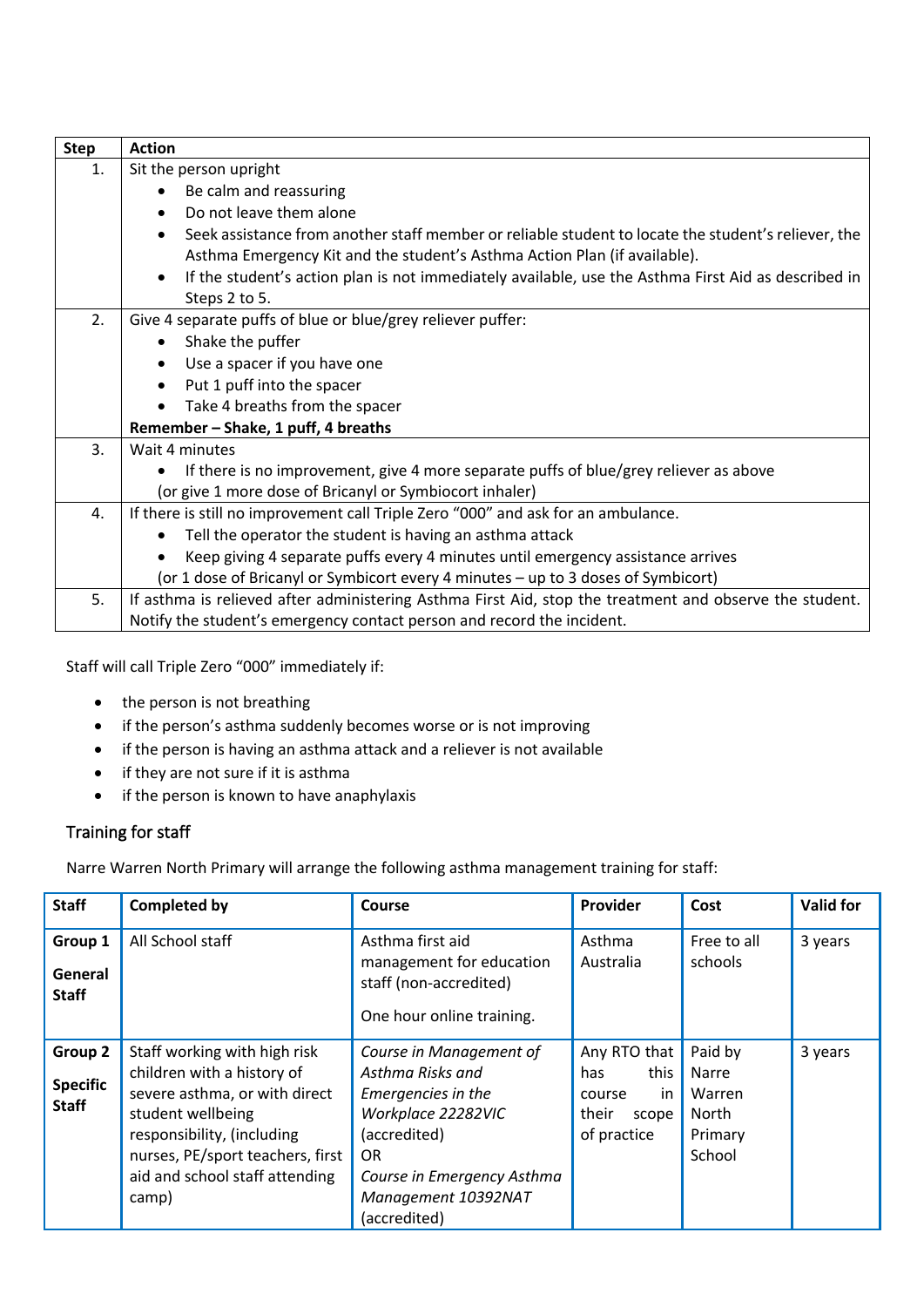Narre Warren North Primary School will also provide this policy to staff and may also provide a briefing if the Principal decides it is necessary depending on the nature of the work being performed.

#### Ventolin & Spacers for Emergencies

Spare Ventolin and cardboard spacers are kept in the First Aid Room, as well as:

- Oval yard duty bag
- Excursion first aid kits
- Senior Building first aid kit
- PE first aid kit

The Asthma Emergency Kit will contain:

- at least 1 blue or blue/grey reliever medication such as Ventolin or Asmol
- at least 2 spacer devices (for single person use only) to assist with effective inhalation of the blue or blue/grey reliever medication (Narre Warren North Primary School will ensure spare spacers are available as replacements). Spacers will be stored in a dust proof container.
- clear written instructions on Asthma First Aid, including:
	- o how to use the medication and spacer devices
	- o steps to be taken in treating an asthma attack
- Sentral is used to record the details of an asthma first aid incident, such as the number of puffs administered.

Our First Aid coordinator will monitor and maintain the first aid kits and Ventolin. They will:

- ensure all contents are maintained and replaced where necessary
- regularly check the expiry date on the canisters of the blue or blue/grey reliever puffers and replace them if they have expired or are low on doses
- replace spacers in the Kits after each use (spacers are single-person use only)
- dispose of any previously used spacers(the cardboard spacers can be kept for 7 days but needs to be named and dated).

The blue or blue/grey reliever medication in the First Aid Kits may be used by more than one student as long as they are used with a cardboard spacer. If the devices come into contact with someone's mouth, they will not be used again and will be replaced.

After each use of a blue or blue/grey reliever (with a cardboard spacer):

- remove the metal canister from the puffer (do not wash the canister)
- wash the plastic casing
- rinse the mouthpiece through the top and bottom under running water for at least 30 seconds
- wash the mouthpiece cover
- air dry then reassemble
- test the puffer to make sure no water remains in it, then return to the First Aid Kit.

#### Management of confidential medical information

Confidential medical information provided to Narre Warren North Primary School to support a student diagnosed with asthma will be:

- recorded on the student's file
- shared with all relevant staff so that they are able to properly support students diagnosed with asthma and respond appropriately if necessary.